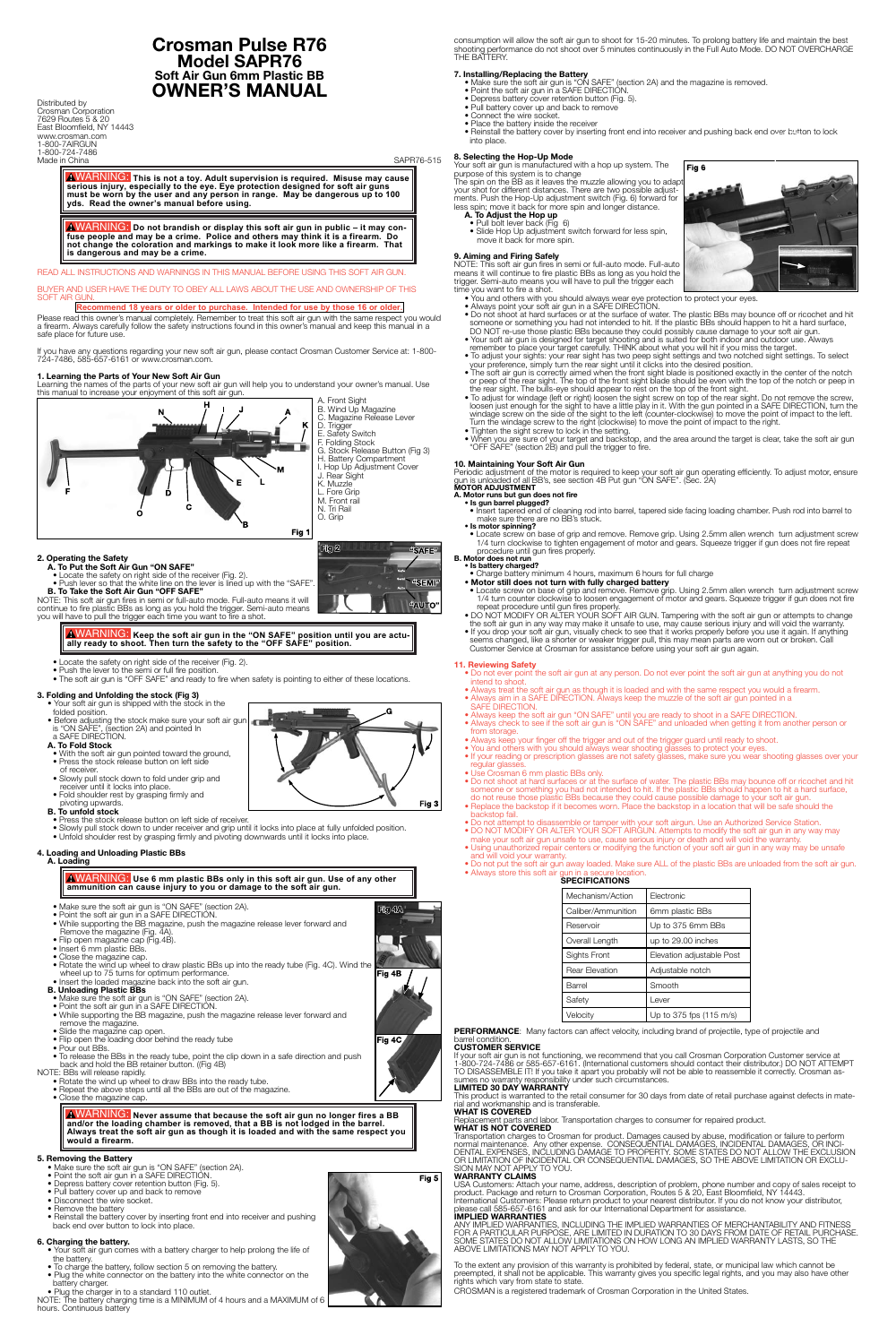# **Crosman Pulse R76 Modelo SAPR76 Arma de Aire Suave Municiones de Plástico de 6mm MANUAL DEL PROPIETARIO**

Distribuido por Crosman Corporation 7629 Routes 5 & 20 East Bloomfield, NY 14443 www.crosman.com 1-800-7AIRGUN 1-800-724-7486 Hecho in China

> **Éste no es un juguete. Es necesaria la supervisión de un adulto. El uso inadecuado puede causar lesiones graves, en particular a los ojos. El usuario y todas las personas que estén al alcance del arma deben llevar protección para los ojos diseñada específicamente para armas de aire suave. Puede ser peligroso hasta a 183 metros (100 yardas). Por favor lea el manual del usuario antes de usar el arma.**

**ERTENCIA: No blanda ni muestre esta arma de aire suave en público, puede confundir a la gente y podría ser delito. La policía y otras personas pueden pensar que se trata de un arma de fuego. No cambie la coloración o las marcas de modo que tenga un mayor parecido con un arma de fuego. Es peligroso y podría tratarse de un delito.**

S LAS INSTRUCCIONES Y ADVERTENCIAS DE ESTE MANUAL ANTES DE USAR ESTA ARMA DE **AIRE SUAVE** 

### COMPRADOR Y EL USUARIO TIENEN EL DEBER DE OBEDECER TODAS LAS LEYES RELATIVAS AL USO Y PROPIE-DAD DE ESTA ARMA DE AIRE SUAVE

Por favor lea por completo este manual del usuario. Trate este rifle de aire suave con el mismo respeto que le tendría a un arma<br>de fuego. Siempre siga cuidadosamente las instrucciones de seguridad que se encuentran en est consérvelo en lugar seguro para utilizarlo en el futuro.

> A. Mira delantera B. Cargador de cuerda<br>C. Palanca de liberación

- Palanca de liberación
- del cargador D. Gatillo
- E. Interruptor de seguridad
- F. Culata plegable
- G. Botón de liberación la culata (Fig 3)
- H. Compartimiento de la batería

"SAFE"

Fig<sub>3</sub>

Semi

# **Se recomienda que la persona tenga 18 años o más para comprarla. Diseñada para ser usada por personas de 16 años de edad o mayores.**

**B. Para desactivar el seguro del rifle de aire suave ("OFF SAFE")**<br>NOTA: Este rifle de aire suave dispara en modo semiautomático o automático. Automático significa que seguirá disparando<br>municiones de plástico mientras ma quiera disparar un tiro.

Si tiene preguntas sobre su nuevo rifle de aire suave, comuníquese con Servicio al cliente de Crosman al 1-800-724-7486, al 585-657-6161 o a www.crosman.com.

## **1. Aprender las partes de su nuevo rifle de aire suave.**

Aprenderse los nombres de las partes de su nuevo rifle de aire suave le ayudará a entender el manual del propietario. Use este manual para aumentar su disfrute de este rifle de aire suave.



- 
- 
- A. Para plegar la culata Con el rifle de aire suave apuntando<br>
hacia el suelo (Fig. 3),<br>
 Oprima el botón de lla culata al lado<br>
izquierdo del receptor.<br>
 Empuje lentamente la culata hacia abajo para doblarla<br>
por debajo
	-
	-
- **B. Para desplegar la culata**<br>
 Oprima el botón de liberación de la culata al lado<br>
 Coprima el botón de liberación de la culata al lado<br>
 Empuje lentamente la culata hacia abajo para doblarla<br>
por debajo del receptor y
- 
- **4. Carga y descarga de las municiones de plástico A. Carga**
- I. Tapa del ajuste de Hop-up
- J. Mira trasera
- K. Boca L. Empuñadura delantera
- M. Riel delantero
- N. Riel triple
- P. Cacha

Fig 2

**2. Operación del seguro<br>- A. Para activar el seguro del rifle de aire suave ("ON SAFE")<br>- Emcuentre el seguro en el lado derecho del receptor (Fig. 2).<br>- Empuje la palanca de modo que la línea blanca de dicha palanca esté** 

 $\triangle$  **ADVERTENCIA:** Use solamente municiones de plástico de 6 mm en este rifle de **aire suave. El uso de cualquier otro tipo de munición puede causarle lesiones o dañar el rifle de aire suave.**

NOTA: El tiempo de carga de la batería es un MÍNIMO de 4 horas y un MÁXIMO de 6 horas. El consumo continuo de batería<br>permitirá que el rifle de aire dispare durante entre 15 y 20 minutos. Para prolongar la vida de la bater

- 
- 
- Iniudizza de las municiones de plástico<br>
 Asegúrese de que el seguro de el rifle de aire suave esté activado ("ON SAFE") (sección 2A).<br>
 Apunte el rifle de aire suave en una DIRECCIÓN SEGURA<br>
 Sosteniendo el cargador
- 
- 
- 
- una dirección segura y mantenga empujado hacia atrás el botón retenedor de municiones. (Fig 4B)

### **Mantenga el rifle de aire suave en posición de "ON SAFE" (seguro activado) hasta que esté efectivamente listo para disparar. Entonces empuje el seguro a la posición "OFF SAFE" (Seguro desactivado).**

- Encuentre el seguro en el lado derecho del receptor (Fig. 2).<br>• Empuje la palanca a la posición de tiro semiautomática (semi-auto) o automática<br>(full auto).
- 

- **3. Plegado y desplegado de la culata (Fig 3)**<br>• Su rifle de aire suave se envia con la culata en posición plegada.<br>• Antes de ajustar la culata, asegúrese de que su rifle de aire suave tenga el seguro<br>• activado ("ON SAFE
- 

**ERTENCIA:** Nunca parta de la base de que, debido a que el rifle de aire suave **ya no dispara una munición o se ha quitado el cargador, no hay una munición alojada en el cañón. Siempre trate el rifle de aire suave como si estuviera cargado y con el mismo respeto que le tendría a un arma de fuego.**

- · Asegúrese de que el seguro de el rifle de aire suave esté activado ("ON SAFE") • Apunte el rifle de aire suave en una DIRECCIÓN SEGURA
- 
- Oprima el botón de retención de la tapa de la batería (Fig. 5).
- Tire hacia arriba la tapa de la batería y hacia atrás para quitarla Desconecte el enchufe del cable.
- 
- Extraiga la batería
- Vuelva a instalar la tapa de la batería insertando el extremo delantero en el receptor y empujando hacia atrás el extremo sobre el botón para bloquearla en su sitio.
- plástico mientras usted mantenga oprimido el gatillo. Semiautomático significa que debe tirar del gatillo cada vez que quiera disparar un tiro.
- Usted y las demás personas deben siempre usar anteojos de tiro para proteger sus ojos. Siempre apunte el rifle de aire suave en una DIRECCIÓN SEGURA
- 
- No díspare a superficies duras o a la superficie del agua. Las<br>municiones de plástico pueden rebotar y golpear a<br>alguien o algo que usted no tenga intención de golpear. Si las municiones de plástico llegaran a golpear un • Su rifle de aire suave está diseñado para tiro al blanco y es adecuado para usarlo bajo techo o al aire libre. Recuerde<br>siempre colocar su blanco con cuidado. PIENSE en lo que puede golpear si no atina al blanco.
- Para ajustar las miras: su mira trasera tiene dos ajustes de mirilla y dos de mira ranurada. Para seleccionar su prefer<br>• Para ajustar las miras: su mira trasera tiene dos ajustes de mirilla y dos de mira ranurada. Para
- éncia, sólo tiene que girar la mira trasera hasta que entre en el lugar deseado con un clic.<br>• El rifle de aire está apuntado correctamente cuando la hoja de la mira delantera está posicionada exactamente en el centro de l
- mira trasera. No quite el tornillo, sólo aflòjelo lo suficiente para que la mira tenga un poco de juego. Con el rifle apuntado en una DIRECCION SEGURA, gire el tornillo, sólo aflòjelo lo suficiente para que la mira tenga u e tornimo de compensación de relação del relação para mover el punto de impacto a la derecha.<br>• Apriete el tornillo de la mira para bloquear el ajuste.
- Cuando esté seguro de su blanco y respaldo, y no haya gente en el área alrededor del blanco, desactive el seguro del rifle de aire suave ("OFF SAFE") (sección 2A) y tire del gatillo para disparar.
- **10. Mantenimiento de su rifle de aire suave** El ajuste periódico del motor es requerido para mantener su arma de aire suave funcionando eficientemente. Para<br>ajustar el motor, asegure que la arma no está cargada con municiones, vea sección 4B Ponga la arma en la posic

- 
- -
- Hotor funciona pero la arma no dispara:<br>• El motor funciona pero la arma no dispara:<br>• Introduzca una baqueta con extremo ahusado dentro del cañón, el lado ahusado orientado hacia la cámara de<br>• Introduzca una baqueta d

NOTA: Las municiones se liberarán rápidamente.

- Gire la rueda de cuerda para llevar municiones de plástico al interior del tubo de preparación. Repita los pasos arriba indicados hasta que todas las municiones hayan salido del cargador. Cierre la tapa del cargador.
- 
- 

### **5. Extracción de la batería**

- **B. El motor no funciona**<br>● ¿**Esta cargada la batería?**<br>● Cargue la batería por un mínimo de 4 horas, un máximo de 6 horas para carga completa.
- El motor aun no funciona con la batería cargada completamente?<br>• Ubique el tornillo en la base de la empuñadura y quitelo. Quite la empuñadura. Con una llave allen de 2.5 mm, gire el<br>• tornillo de ajuste 1/4 de vuelta en
- NO MODIFIQUE NI ALTERE EL RIFLE DE AIRE SUAVE. Forzar el rifle de aire suave o intentar modificarlo de cualquier<br>manera pueden hacer su uso inseguro, causar graves lesiones y anulará la garantía.
- Si el rifle de aire suave se cae, revise visualmente que funcione correctamente antes de volverlo a usar. Si parece que cualquier cosa ha cambiado, como que el gatillo está más suave o más duro, puede indicar que hay piezas desgastadas o rotas. Llame al Servicio al cliente de Crosman para obtener ayuda antes de volver a usar su pistola de aire suave.

### **6. Carga de la batería.**

- Su rifle de aire suave viene con un cargador de baterías para ayudar a prolongar la vida de la batería.
- Para cargar la batería, siga lo indicado en la sección 5 sobre la extracción de la batería.
- Enchufe el conector blanco de la batería en el conector blanco del cargador de la batería.
- Conecte el cargador a un enchufe estándar de 110.



### **7. Instalar y reemplazar la batería**

- Asegúrese de que el seguro del rifle de aire suave esté activado ("ON SAFE") (sección 2A) y que se haya extraído
- Apunte el rifle de aire suave en una DIRECCIÓN SEGURA
- Oprima el botón de retención de la tapa de la batería (Fig. 5). Tire hacia arriba la tapa de la batería y hacia atrás para quitarla
- Conecte el enchufe del cable.
- 
- Introduzca la batería en el receptor (Fig. 5).<br>• Vuelva a instalar la tapa de la batería insertando el extremo delantero en el receptor y empujando hacia atrás el extremo<br>sobre el botón para bloquearla en su sitio.

**8. Selección del modo Hop-up**<br>Su rifle de aire suave está fabricado con un sistema "hop up". El obje-<br>tivo de cada sistema es cambiar el giro de las municiones al salir por la boca, permitiéndole adaptar su<br>disparo para distintas distancias. Existen dos ajustes posibles. Empuje<br>el interruptor de ajuste Hop-Up (Fig. 6) hacia adelante para tener menos<br>giro

Cargos de transporte del producto a Crosman. Los daños ocasionados por mal uso, modificación o negligencia en la<br>realización del mantenimiento normal. Cualquier otro gasto. DANOS CONSECUENCIALES O INCIDENTÁLES, O GASTOS<br>IN SEÑALADA NO SE LE APLIQUE A USTED.

- 
- **A. Para ajustar el Hop-up** Tire hacia atrás de la palanca del cerrojo (Fig. 6) Deslice el interruptor de ajuste de Hop-up hacia adelante para tener menos giro y hacia atrás para tener más giro
- 

# **9. Apuntar y disparar con seguridad**<br>NOTA: Este rifle de aire suave dispara en modo semiautomático o<br>automático. Automático significa que seguirá disparando municiones de|

Clientes de los EE.UU.: Adjunte al producto su nombre, dirección, descripción del problema, número telefónico y una copia del<br>recibo de ventas. Empáquelo y devuélvalo a Crosman Corporation, Routes 5 & 20, East Bloomfield, 6161 y pida hablar con nuestro departamento internacional (International Department) para obtener ayuda.

**GARÁNTIAS IMPLICITAS**<br>CUALQUIER GARANTÍA IMPLÍCITA, INCLUIDAS LAS GARANTÍAS IMPLÍCITAS DE COMERCIABILIDAD E IDONEIDAD<br>PARA UN PROPÓSITO EN PARTICULAR, TIENEN UNA DURACIÓN LIMITADA DE 30 DÍAS A PARTIR DE LA FECHA DE LA<br>COM

En la medida en que cualquier disposición de esta garantía esté prohibida por leyes federales, estatales o municipales que no<br>puedan invalidarse, no será aplicable. Esta garantía le otorga derechos legales concretos y es p

# **11. Revisión de la seguridad**

- Nunca apunte la pistola de aire suave a una persona. Nunca apunte con la pistola de aire a nada a lo que no tenga intención de dispararle.
- Siempre trate la pistola de aire suave como si estuviera cargada y con el mismo respeto que le tendría a un arma
- de fuego. Apunte siempre en una DIRECCIÓN SEGURA. Mantenga siempre el cañón de la pistola de aire suave apuntado en DIRECCIÓN SEGURA.
- Mantenga siempre el rifle de aire suave en la posición "ON SAFE" (Seguro activado) hasta que esté listo para disparar en una DIRECCIÓN SEGURA. • Siempre compruebe que el rifle de aire suave tenga el seguro activado ("ON SAFE") y esté descargado al recibirlo de
	- otra persona o al sacarlo después de estar guardado.
- Mantenga siempre el dedo apartado del gatillo y fuera del guardamonte hasta que esté listo para disparar. Usted y las demás personas deben siempre usar anteojos de tiro para proteger sus ojos.
- Si sus lentes de lectura o para ver no son de seguridad, cuide de usar anteojos de tiro encima de sus lentes normales.
- Use solamente municiones de plástico de 6 mm.
- No dispare a superficies duras o a la superficie del agua. Las municiones de plástico pueden rebotar y golpear a<br>alguien o algo que usted no tenía intención de golpear. Si las municiones de plástico llegaran a golpear un dura, no reutilice tales municiones de plástico, ya que podrían causarle daños a su rifle de aire suave.
- Reemplace el respaldo si se desgasta. Coloque el respaldo en un lugar que sea seguro en caso de que falle el respaldo.
- No intente desarmar el rifle de aire suave ni lo manipule indebidamente. Use una Estación de servicio autorizada. • NO MODIFIQUE NI ALTERE SU RIFLE DE AIRE SUAVE. Los intentos de modificar el rifle de aire de cualquier forma
- pueden hacer que no sea seguro usarlo, ocasionar graves lesiones o la muerte, y anular la garantía. • El uso de centros de reparaciones no autorizados o la modificación de las funciones del rifle de aire suave en
- cualquier forma puede ser inseguro y anulará la garantía. No guarde el rifle de aire suave cargado. Asegúrese de que TODAS las municiones de plástico se hayan descargado
- del rifle de aire suave. • Siempre almacene esta pistola de aire suave en un sitio seguro.
	- **ESPECIFICACIONES**

| Mecanismo/Acción   | Electrónico                             |  |  |
|--------------------|-----------------------------------------|--|--|
| Calibre/Municiones | Municiones de plástico de 6 mm          |  |  |
| Depósito           | Hasta 375 municiones de 6 mm            |  |  |
| Longitud total     | Hasta 65.4 cm. (29.00 pulgadas)         |  |  |
| <b>Miras</b>       | Delantera: Poste de elevación ajustable |  |  |
| Trasera            | Con ranura de elevación ajustable       |  |  |
| Cañón              | Liso                                    |  |  |
| Seguro             | Palanca                                 |  |  |
| Velocidad          | Hasta 115 m/s (375 fps)                 |  |  |





- 
- 
- Asegúrese de que el seguro de el rifle de aire suave esté activado ("ON SAFE") (sección 2A).<br>• Apunte el rifle de aire suave en una DIRECCIÓN SEGURA<br>• Sosteniendo el cargador de municiones, empuje hacia adelante la palan
- 
- 
- 
- 
- 
- 

**DESEMPEÑO:** Muchos factores afectan la velocidad, incluida la marca del proyectil, el tipo de proyectil y las condiciones del cañón.

## **SERVICIO AL CLIENTE**

Si su rifle de aire suave necesita una reparación, le recomendamos que llame a Servicio al cliente de Crosman Corporation al 1-<br>800-724-7486 o al 585-657-6161. (Los clientes internacionales deben ponerse en contacto con su DESARMARLO! Si lo desarma, probablemente no podrá volver a armarlo correctamente. Crosman no asume ninguna respon-

# **GARANTÍA LIMITADA POR 30 DÍAS**

Este producto está garantizado para el comprador al menudeo durante 30 días a partir de la fecha de compra al menudeo contra defectos en materiales y mano de obra, y es transferible.

# **QUÉ ESTÁ CUBIERTO**

Refacciones y mano de obra. Cargos del transporte del producto reparado al consumidor. **QUÉ NO ESTÁ CUBIERTO**

# **RECLAMACIONES POR GARANTÍA**

CROSMAN es una marca comercial registrada de Crosman Corporation en los Estados Unidos.



Ftg4A

 $Fig 4B$